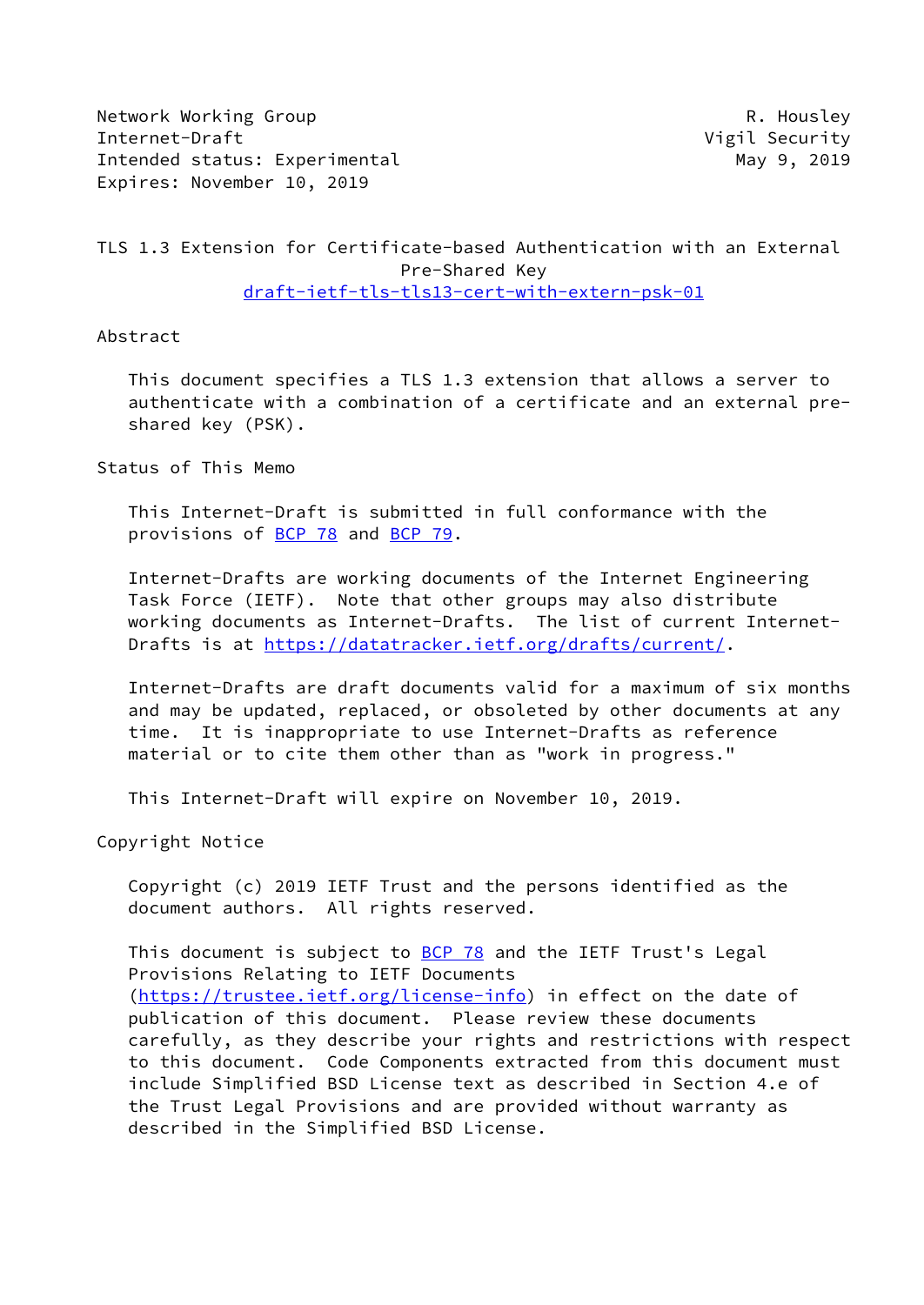| Internet-Draft | Certificate with External PSK |  | May 2019 |
|----------------|-------------------------------|--|----------|
|                |                               |  |          |

## <span id="page-1-0"></span>[1](#page-1-0). Introduction

The TLS 1.3 [\[RFC8446](https://datatracker.ietf.org/doc/pdf/rfc8446)] handshake protocol provides two mutually exclusive forms of server authentication. First, the server can be authenticated by providing a signature certificate and creating a valid digital signature to demonstrate that it possesses the corresponding private key. Second, the server can be authenticated by demonstrating that it possesses a pre-shared key (PSK) that was established by a previous handshake. A PSK that is established in this fashion is called a resumption PSK. A PSK that is established by any other means is called an external PSK. This document specifies a TLS 1.3 extension permitting certificate-based server authentication to be combined with an external PSK as an input to the TLS 1.3 key schedule.

## <span id="page-1-1"></span>[2](#page-1-1). Terminology

 The key words "MUST", "MUST NOT", "REQUIRED", "SHALL", "SHALL NOT", "SHOULD", "SHOULD NOT", "RECOMMENDED", "NOT RECOMMENDED", "MAY", and "OPTIONAL" in this document are to be interpreted as described in [BCP 14](https://datatracker.ietf.org/doc/pdf/bcp14) [\[RFC2119](https://datatracker.ietf.org/doc/pdf/rfc2119)] [\[RFC8174](https://datatracker.ietf.org/doc/pdf/rfc8174)] when, and only when, they appear in all capitals, as shown here.

<span id="page-1-2"></span>[3](#page-1-2). Motivation and Design Rationale

 The invention of a large-scale quantum computer would pose a serious challenge for the cryptographic algorithms that are widely deployed today, including the digital signature algorithms that are used to authenticate the server in the TLS 1.3 handshake protocol. It is an open question whether or not it is feasible to build a large-scale quantum computer, and if so, when that might happen. However, if such a quantum computer is invented, many of the cryptographic algorithms and the security protocols that use them would become vulnerable.

 The TLS 1.3 handshake protocol employs key agreement algorithms that could be broken by the invention of a large-scale quantum computer [\[I-D.hoffman-c2pq](#page-10-0)]. These algorithms include Diffie-Hellman (DH) [\[DH\]](#page-9-0) and Elliptic Curve Diffie-Hellman (ECDH) [[IEEE1363\]](#page-10-1). As a result, an adversary that stores a TLS 1.3 handshake protocol exchange today could decrypt the associated encrypted communications in the future when a large-scale quantum computer becomes available.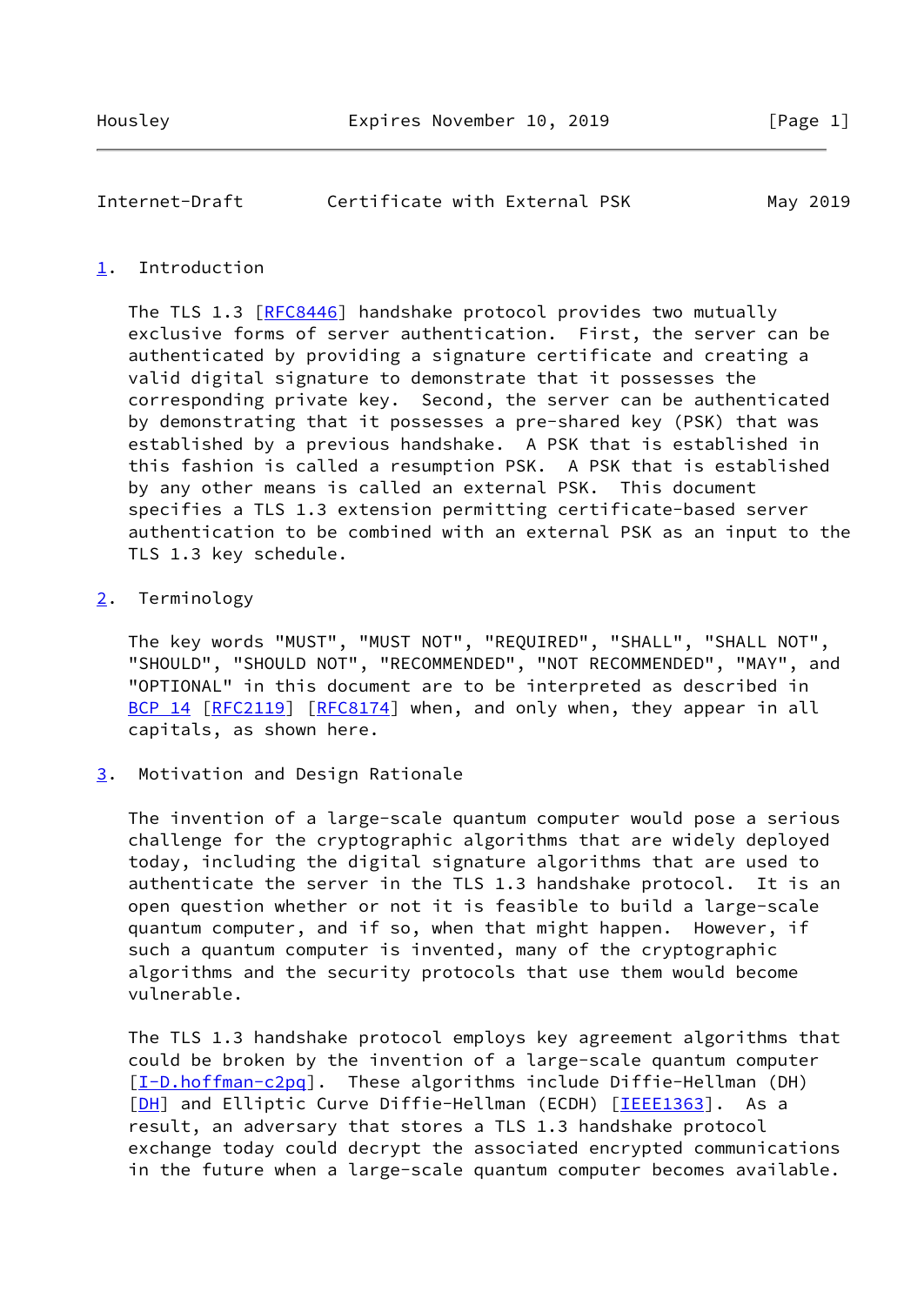In the near-term, this document describes TLS 1.3 extension to protect today's communications from the future invention of a large scale quantum computer by providing a strong external PSK as an input to the TLS 1.3 key schedule while preserving the authentication

| Housley | Expires November 10, 2019 |  | [Page 2] |  |
|---------|---------------------------|--|----------|--|
|         |                           |  |          |  |

Internet-Draft **Certificate with External PSK** May 2019

 provided by the existing certificate and digital signature mechanisms.

<span id="page-2-0"></span>[4](#page-2-0). Extension Overview

 This section provides a brief overview of the "tls\_cert\_with\_extern\_psk" extension.

 The client includes the "tls\_cert\_with\_extern\_psk" extension in the ClientHello message. The "tls\_cert\_with\_extern\_psk" extension MUST be accompanied by the "key\_share", "psk\_key\_exchange\_modes", and "pre shared key" extensions. The "pre shared key" extension MUST be the last extension in the ClientHello message, and it provides a list of external PSK identifiers that the client is willing to use with this server. Since the "tls\_cert\_with\_extern\_psk" extension is intended to be used only with initial handshakes, it MUST NOT be sent alongside the "early\_data" extension. These extensions are all described in Section [4.2 of \[RFC8446\]](https://datatracker.ietf.org/doc/pdf/rfc8446#section-4.2).

 If the server is willing to use one of the external PSKs listed in the "pre\_shared\_key" extension and perform certificate-based authentication, then the server includes the "tls\_cert\_with\_extern\_psk" extension in the ServerHello message. The "tls\_cert\_with\_extern\_psk" extension MUST be accompanied by the "key\_share" and "pre\_shared\_key" extensions. If none of the external PSKs in the list provided by the client is acceptable to the server, then the "tls\_cert\_with\_extern\_psk" extension is omitted from the ServerHello message.

 The successful negotiation of the "tls\_cert\_with\_extern\_psk" extension requires the TLS 1.3 key schedule processing to include both the selected external PSK and the (EC)DHE shared secret value. As a result, the Early Secret, Handshake Secret, and Master Secret values all depend upon the value of the selected external PSK.

The authentication of the server and optional authentication of the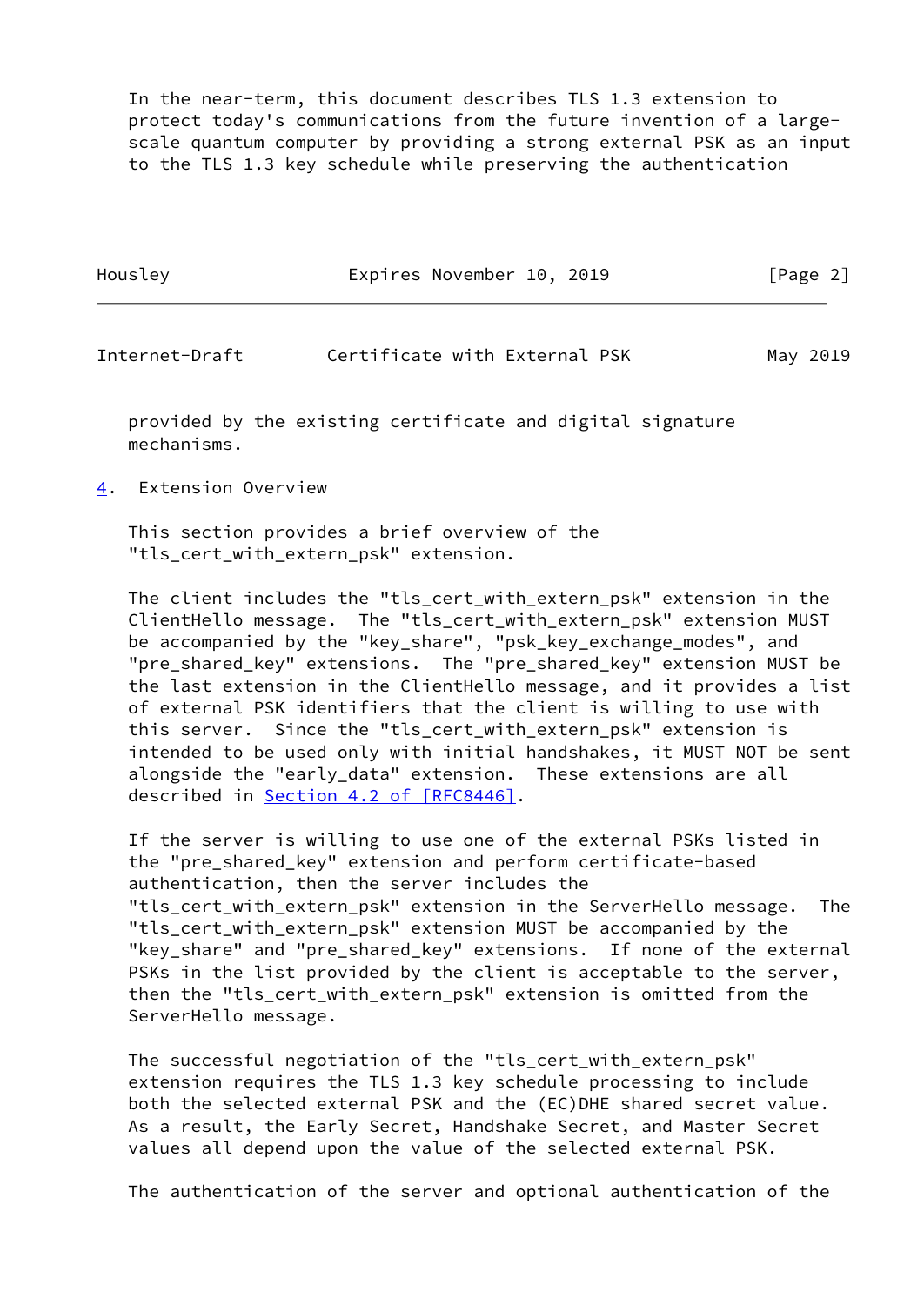client depend upon the ability to generate a signature that can be validated with the public key in their certificates. The authentication processing is not changed in any way by the selected external PSK.

 Each external PSK is associated with a single hash algorithm, which is required by Section [4.2.11 of \[RFC8446\]](https://datatracker.ietf.org/doc/pdf/rfc8446#section-4.2.11). The hash algorithm MUST be set when the PSK is established, with a default of SHA-256 if no hash algorithm is specified during establishment.

Housley **Expires November 10, 2019** [Page 3]

Internet-Draft Certificate with External PSK May 2019

<span id="page-3-0"></span>[5](#page-3-0). Certificate with External PSK Extension

 This section specifies the "tls\_cert\_with\_extern\_psk" extension, which MAY appear in the ClientHello message and ServerHello message. It MUST NOT appear in any other messages. The "tls\_cert\_with\_extern\_psk" extension MUST NOT appear in the ServerHello message unless the "tls\_cert\_with\_extern\_psk" extension appeared in the preceding ClientHello message. If an implementation recognizes the "tls\_cert\_with\_extern\_psk" extension and receives it in any other message, then the implementation MUST abort the handshake with an "illegal\_parameter" alert.

 The general extension mechanisms enable clients and servers to negotiate the use of specific extensions. Clients request extended functionality from servers with the extensions field in the ClientHello message. If the server responds with a HelloRetryRequest message, then the client sends another ClientHello message as described in Section [4.1.2 of \[RFC8446\],](https://datatracker.ietf.org/doc/pdf/rfc8446#section-4.1.2) and it MUST include the same "tls\_cert\_with\_extern\_psk" extension as the original ClientHello message or abort the handshake.

 Many server extensions are carried in the EncryptedExtensions message; however, the "tls\_cert\_with\_extern\_psk" extension is carried in the ServerHello message. It is only present in the ServerHello message if the server recognizes the "tls\_cert\_with\_extern\_psk" extension and the server possesses one of the external PSKs offered by the client in the "pre\_shared\_key" extension in the ClientHello message.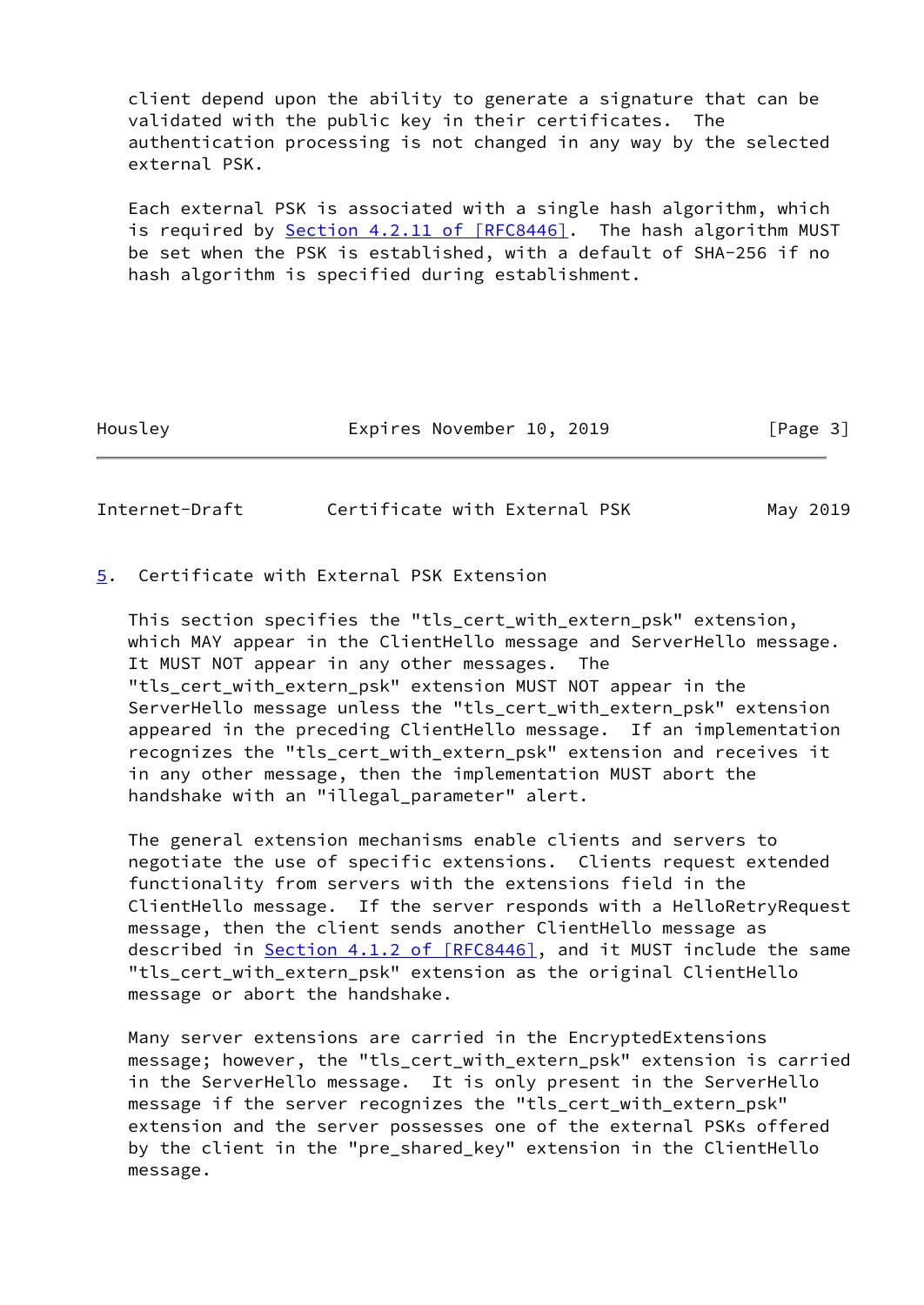The Extension structure is defined in  $[RECS446]$ ; it is repeated here for convenience.

```
 struct {
    ExtensionType extension_type;
    opaque extension_data<0..2^16-1>;
} Extension;
```
 The "extension\_type" identifies the particular extension type, and the "extension\_data" contains information specific to the particular extension type.

 This document specifies the "tls\_cert\_with\_extern\_psk" extension, adding one new type to ExtensionType:

Housley **Expires November 10, 2019** [Page 4]

Internet-Draft Certificate with External PSK May 2019

```
 enum {
    tls_cert_with_extern_psk(TBD), (65535)
} ExtensionType;
```
 The "tls\_cert\_with\_extern\_psk" extension is relevant when the client and server possess an external PSK in common that can be used as an input to the TLS 1.3 key schedule. The "tls\_cert\_with\_extern\_psk" extension is essentially a flag to use the external PSK in the key schedule, and it has the following syntax:

```
 struct {
    select (Handshake.msg_type) {
        case client_hello: Empty;
        case server_hello: Empty;
    };
} CertWithExternPSK;
```
 To use an external PSK with certificates, clients MUST provide the "tls\_cert\_with\_extern\_psk" extension, and it MUST be accompanied by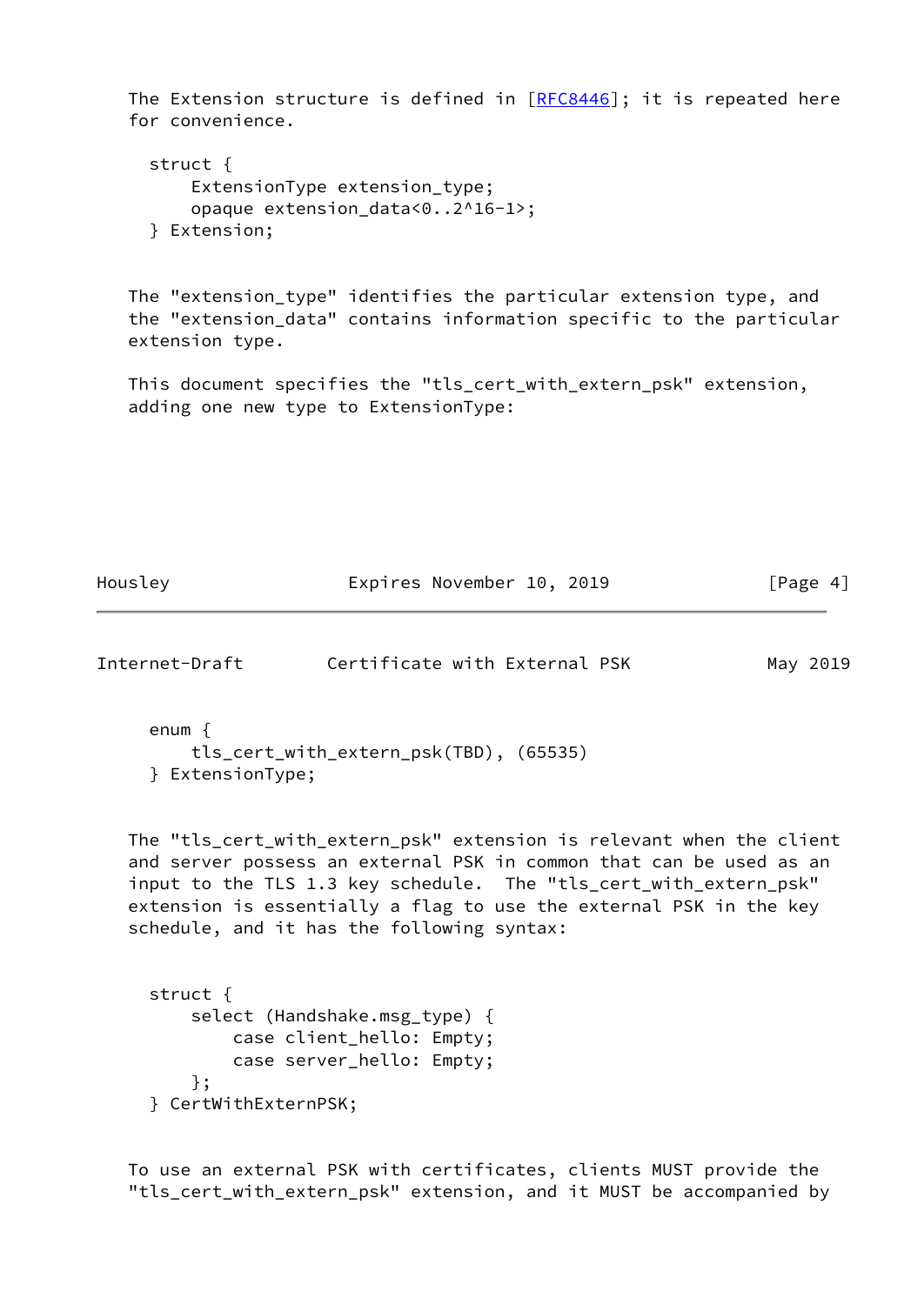the "key\_share", "psk\_key\_exchange\_modes", and "pre\_shared\_key" extensions in the ClientHello. If clients offer a "tls cert with extern psk" extension without all of these other extensions, servers MUST abort the handshake. The client MAY also find it useful to include the "supported groups" extension. Note that Section [4.2 of \[RFC8446\]](https://datatracker.ietf.org/doc/pdf/rfc8446#section-4.2) allows extensions to appear in any order, with the exception of the "pre shared key" extension, which MUST be the last extension in the ClientHello. Also, there MUST NOT be more than one instance of each extension in the ClientHello message.

The "key\_share" extension is defined in **Section [4.2.8 of \[RFC8446\]](https://datatracker.ietf.org/doc/pdf/rfc8446#section-4.2.8)**.

 The "psk\_key\_exchange\_modes" extension is defined in Section [4.2.9 of](https://datatracker.ietf.org/doc/pdf/rfc8446#section-4.2.9) [RFC8446]. The "psk\_key\_exchange\_modes" extension restricts both the use of PSKs offered in this ClientHello and those which the server might supply via a subsequent NewSessionTicket. As a result, clients MUST include the psk\_dhe\_ke mode, and clients MAY also include the psk ke mode to support a subsequent NewSessionTicket. Servers MUST select the psk dhe ke mode for the initial handshake. Servers MUST select a key exchange mode that is listed by the client for subsequent handshakes that include the resumption PSK from the initial handshake.

The "supported\_groups" extension is defined in **Section [4.2.7 of](https://datatracker.ietf.org/doc/pdf/rfc8446#section-4.2.7)**  [\[RFC8446\]](https://datatracker.ietf.org/doc/pdf/rfc8446#section-4.2.7).

| Housley | Expires November 10, 2019 |  | [Page 5] |
|---------|---------------------------|--|----------|
|---------|---------------------------|--|----------|

Internet-Draft Certificate with External PSK May 2019

The "pre\_shared\_key" extension is defined in Section [4.2.11 of](https://datatracker.ietf.org/doc/pdf/rfc8446#section-4.2.11) [RFC8446]. The syntax is repeated below for convenience. All of the listed PSKs MUST be external PSKs.

 struct { opaque identity<1..2^16-1>; uint32 obfuscated\_ticket\_age; } PskIdentity; opaque PskBinderEntry<32..255>; struct { PskIdentity identities<7..2^16-1>; PskBinderEntry binders<33..2^16-1>;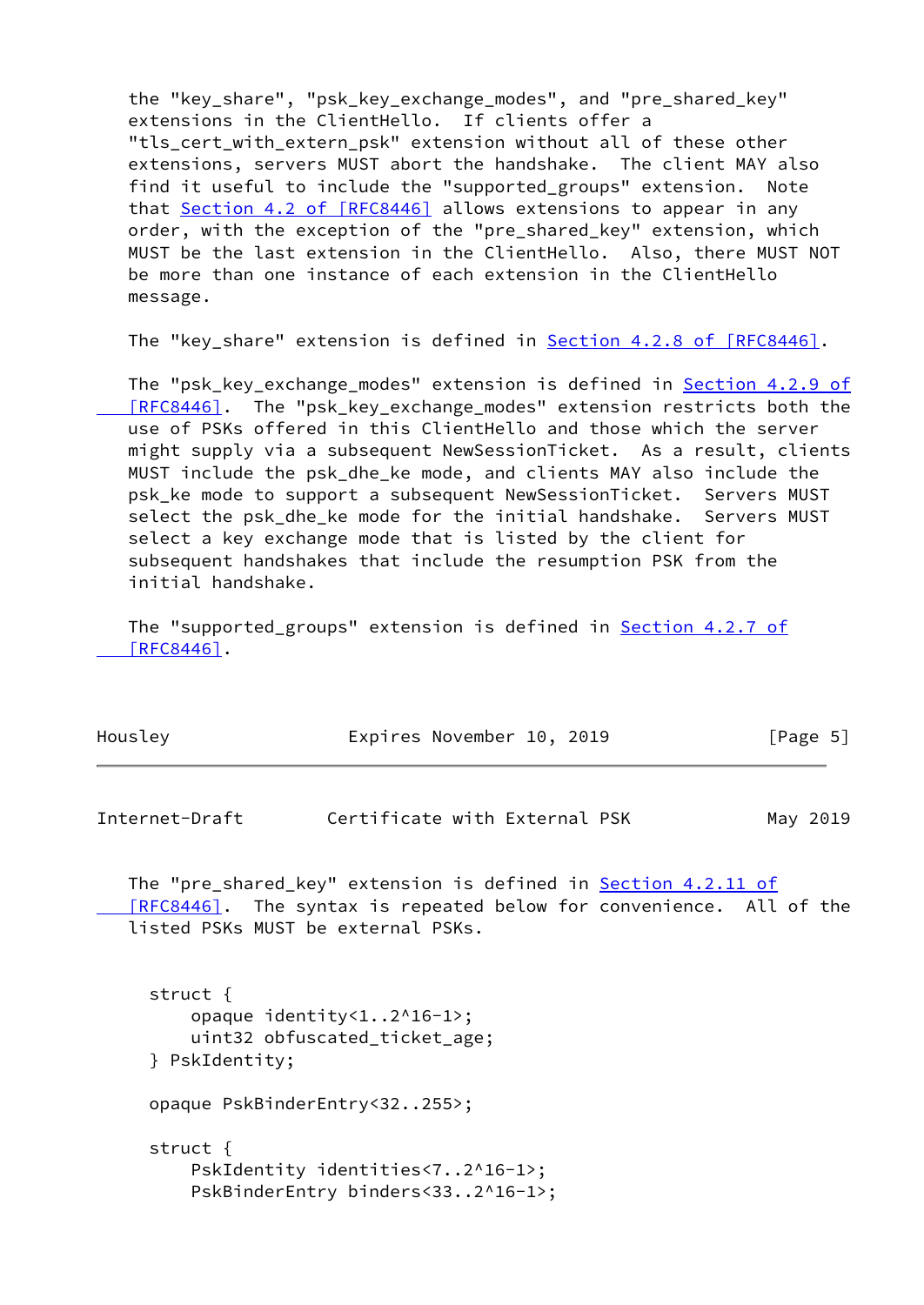```
 } OfferedPsks;
struct {
    select (Handshake.msg_type) {
       case client hello: OfferedPsks;
       case server hello: uint16 selected identity;
    };
} PreSharedKeyExtension;
```
 The OfferedPsks contains the list of PSK identities and associated binders for the external PSKs that the client is willing to use with the server.

 The identities are a list of external PSK identities that the client is willing to negotiate with the server. Each external PSK has an associated identity that is known to the client and the server. In addition, the binder validation (see below) confirms that the client and server have the same key associated with the identity.

 The obfuscated\_ticket\_age is not used for external PSKs; clients SHOULD set this value to 0, and servers MUST ignore the value.

 The binders are a series of HMAC values, one for each external PSK offered by the client, in the same order as the identities list. The HMAC value is computed using the binder\_key, which is derived from the external PSK, and a partial transcript of the current handshake. Generation of the binder\_key from the external PSK is described in Section [7.1 of \[RFC8446\]](https://datatracker.ietf.org/doc/pdf/rfc8446#section-7.1). The partial transcript of the current handshake includes a partial ClientHello up to and including the PreSharedKeyExtension.identities field as described in Section [4.2.11.2 of \[RFC8446\]](https://datatracker.ietf.org/doc/pdf/rfc8446#section-4.2.11.2).

| Housley | Expires November 10, 2019 |  | [Page 6] |  |
|---------|---------------------------|--|----------|--|
|         |                           |  |          |  |

Internet-Draft Certificate with External PSK May 2019

 The selected\_identity contains the external PSK identity that the server selected from the list offered by the client. If none of the offered external PSKs in the list provided by the client are acceptable to the server, then the "tls\_cert\_with\_extern\_psk" extension MUST be omitted from the ServerHello message. The server MUST validate the binder value that corresponds to the selected external PSK as described in Section [4.2.11.2 of \[RFC8446\]](https://datatracker.ietf.org/doc/pdf/rfc8446#section-4.2.11.2). If the binder does not validate, the server MUST abort the handshake with an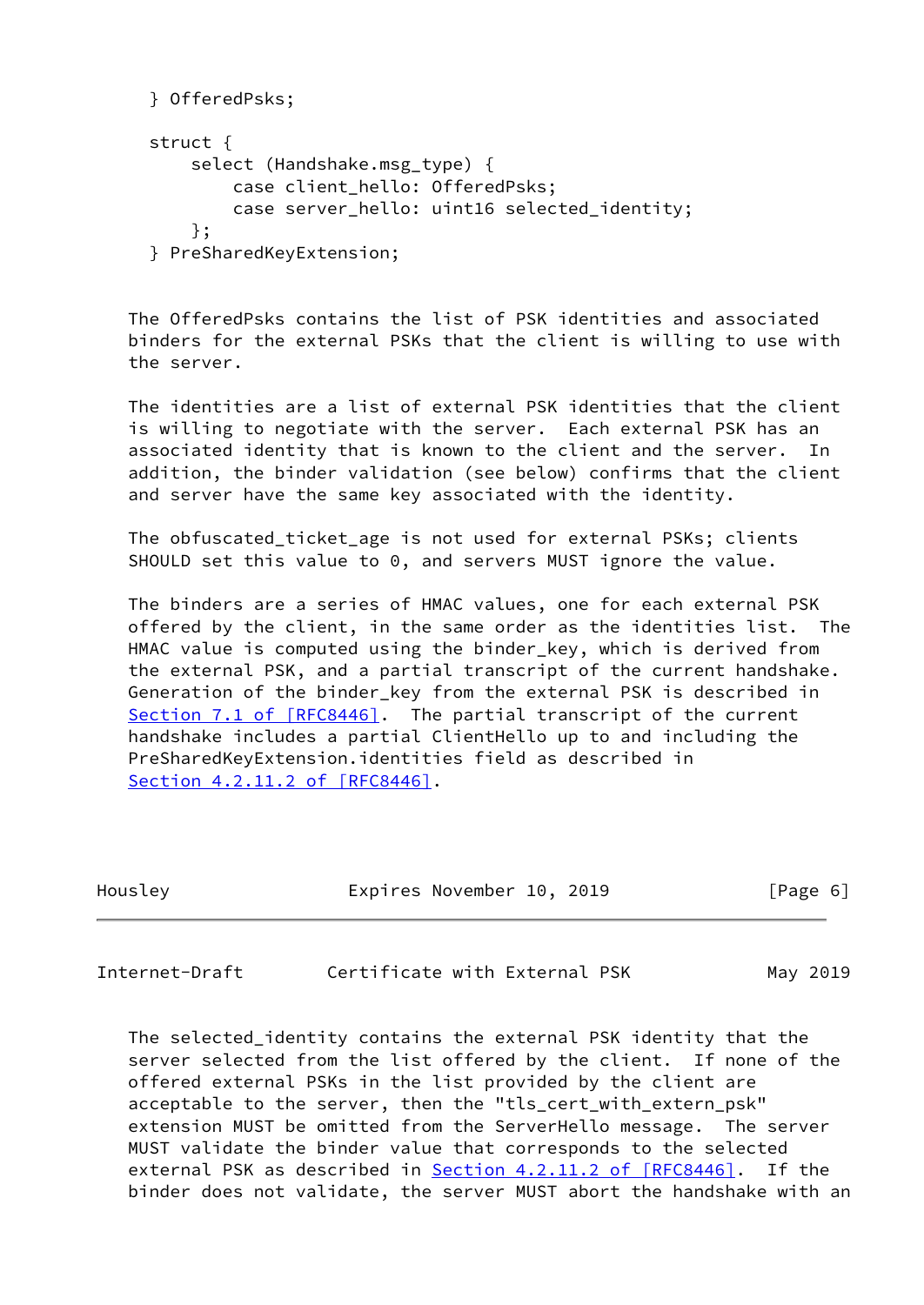"illegal parameter" alert. Servers SHOULD NOT attempt to validate multiple binders; rather they SHOULD select one of the offered external PSKs and validate only the binder that corresponds to that external PSK.

When the "tls cert\_with\_extern\_psk" extension is successfully negotiated, authentication of the server depends upon the ability to generate a signature that can be validated with the public key in the server's certificate. This is accomplished by the server sending the Certificate and CertificateVerify messages as described in Sections 4.4.2 and 4.4.3 of [[RFC8446\]](https://datatracker.ietf.org/doc/pdf/rfc8446).

 TLS 1.3 does not permit the server to send a CertificateRequest message when a PSK is being used. This restriction is removed when the "tls\_cert\_with\_extern\_psk" extension is negotiated, allowing certificate-based authentication for both the client and the server. If certificate-based client authentication is desired, this is accomplished by the client sending the Certificate and CertificateVerify messages as described in Sections 4.4.2 and 4.4.3 of [[RFC8446\]](https://datatracker.ietf.org/doc/pdf/rfc8446).

Section [7.1 of \[RFC8446\]](https://datatracker.ietf.org/doc/pdf/rfc8446#section-7.1) specifies the TLS 1.3 Key Schedule. The successful negotiation of the "tls\_cert\_with\_extern\_psk" extension requires the key schedule processing to include both the external PSK and the (EC)DHE shared secret value.

 If the client and the server have different values associated with the selected external PSK identifier, then the client and the server will compute different values for every entry in the key schedule, which will lead to the termination of the connection with a "decrypt\_error" alert.

<span id="page-7-0"></span>[6](#page-7-0). IANA Considerations

 IANA is requested to update the TLS ExtensionType Registry to include "tls\_cert\_with\_extern\_psk" with a value of TBD and the list of messages "CH, SH" in which the "tls\_cert\_with\_extern\_psk" extension may appear.

| Housley | Expires November 10, 2019 |  | [Page 7] |
|---------|---------------------------|--|----------|
|         |                           |  |          |

| Internet-Draft | Certificate with External PSK |  |  | May 2019 |
|----------------|-------------------------------|--|--|----------|
|                |                               |  |  |          |

<span id="page-7-1"></span>[7](#page-7-1). Security Considerations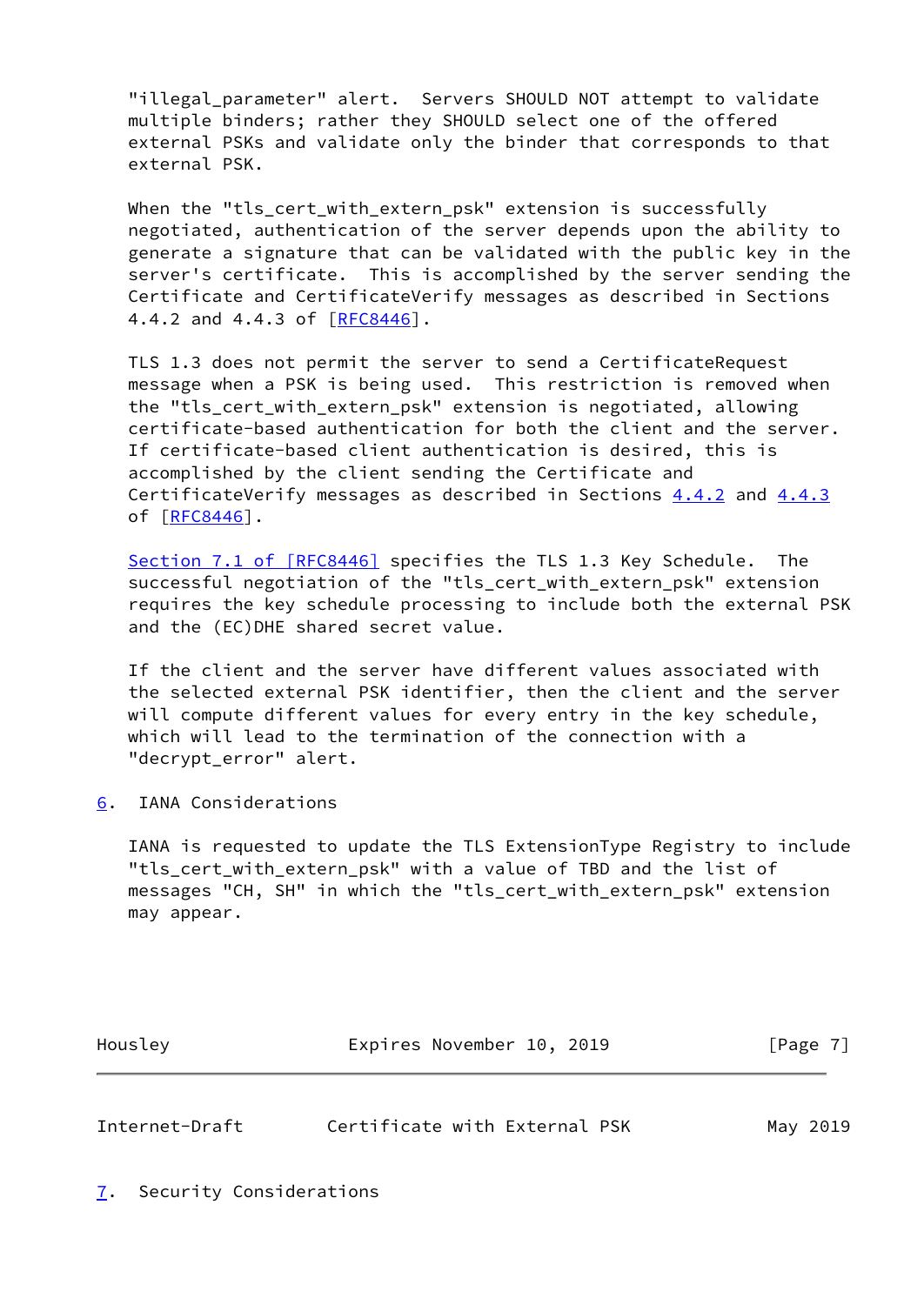The Security Considerations in [\[RFC8446](https://datatracker.ietf.org/doc/pdf/rfc8446)] remain relevant.

TLS 1.3 [\[RFC8446](https://datatracker.ietf.org/doc/pdf/rfc8446)] does not permit the server to send a CertificateRequest message when a PSK is being used. This restriction is removed when the "tls\_cert\_with\_extern\_psk" extension is offered by the client and accepted by the server. However, TLS 1.3 does not permit an external PSK to be used in the same fashion as a resumption PSK, and this extension does not alter those restrictions. Thus, a certificate MUST NOT be used with a resumption PSK.

 Implementations must protect the external pre-shared key (PSK). Compromise of the external PSK will make the encrypted session content vulnerable to the future invention of a large-scale quantum computer.

 Implementers should not transmit the same content on a connection that is protected with an external PSK and a connection that is not. Doing so may allow an eavesdropper to correlate the connections, making the content vulnerable to the future invention of a large scale quantum computer.

 Implementations must generate external PSKs with a secure key management technique, such as pseudo-random generation of the key or derivation of the key from one or more other secure keys. The use of inadequate pseudo-random number generators (PRNGs) to generate external PSKs can result in little or no security. An attacker may find it much easier to reproduce the PRNG environment that produced the external PSKs and searching the resulting small set of possibilities, rather than brute force searching the whole key space. The generation of quality random numbers is difficult. [\[RFC4086](https://datatracker.ietf.org/doc/pdf/rfc4086)] offers important guidance in this area.

 TLS 1.3 [\[RFC8446](https://datatracker.ietf.org/doc/pdf/rfc8446)] takes a conservative approach to PSKs; they are bound to a specific hash function and KDF. By contrast, TLS 1.2 [\[RFC5246](https://datatracker.ietf.org/doc/pdf/rfc5246)] allows PSKs to be used with any hash function and the TLS 1.2 PRF. Thus, the safest approach is to use a PSK with either TLS 1.2 or TLS 1.3. However, any PSK that might be used with both TLS 1.2 and TLS 1.3 must be used with only one hash function, which is the one that is bound for use in TLS 1.3. This restriction is less than optimal when users want to provision a single PSK. While the constructions used in TLS 1.2 and TLS 1.3 are both based on HMAC [\[RFC2104](https://datatracker.ietf.org/doc/pdf/rfc2104)], the constructions are different, and there is no known way in which reuse of the same PSK in TLS 1.2 and TLS 1.3 that would produce related outputs.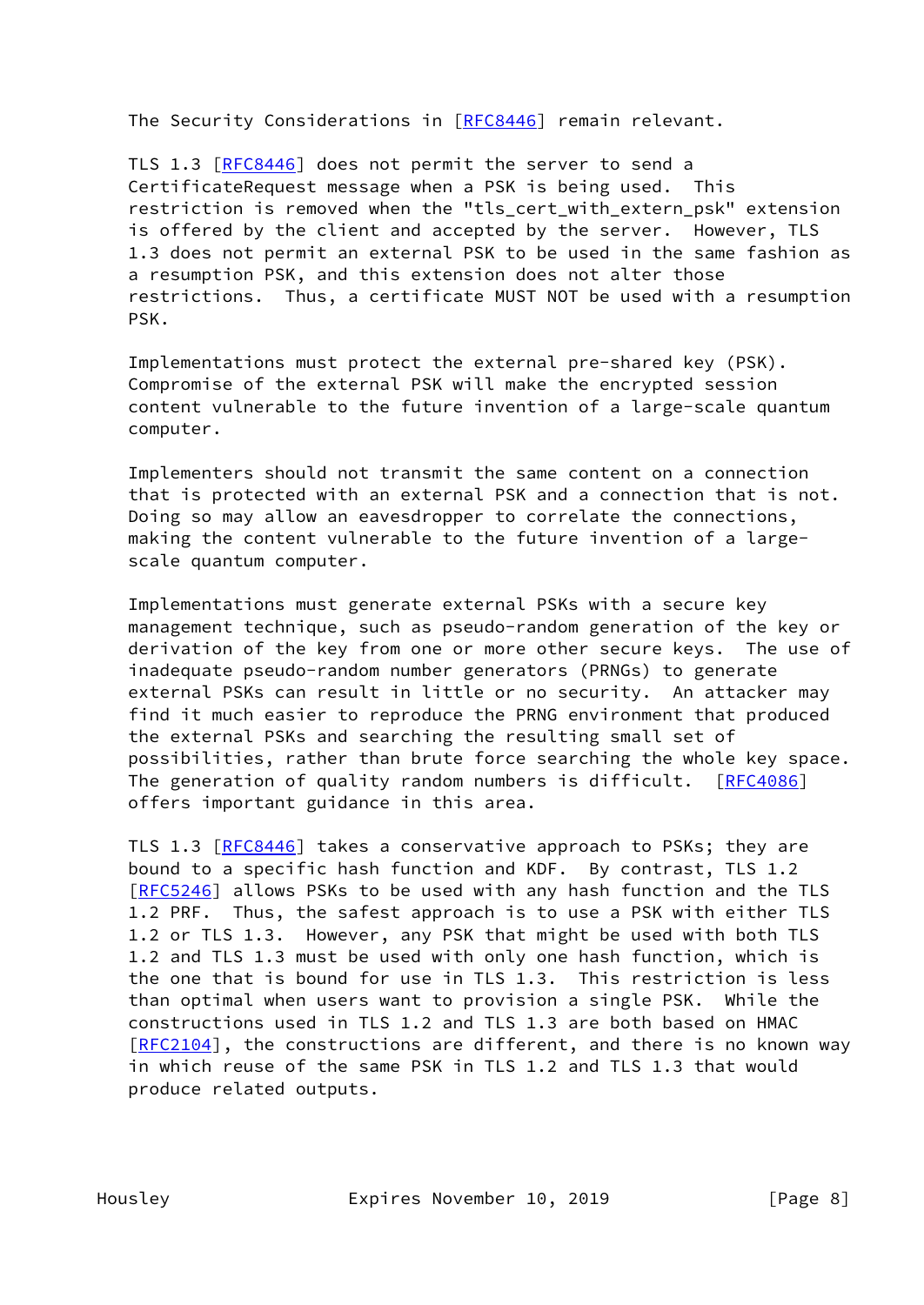TLS 1.3 [\[RFC8446](https://datatracker.ietf.org/doc/pdf/rfc8446)] has received careful security analysis, and some informal reasoning shows that the addition of this extension does not introduce any security defects. This extension requires the use of certificates for authentication, but the processing of certificates is unchanged by this extension. This extension places an external PSK in the key schedule as part of the computation of the Early Secret. In the initial handshake without this extension, the Early Secret is computed as:

Early Secret =  $HKDF-Extract(0, 0)$ 

With this extension, the Early Secret is computed as:

Early Secret = HKDF-Extract(External PSK, 0)

 Any entropy contributed by the external PSK can only make the Early Secret better; the External PSK cannot make it worse. For these two reasons, TLS 1.3 continues to meet its security goals when this extension is used.

<span id="page-9-1"></span>[8](#page-9-1). Acknowledgments

 Many thanks to Nikos Mavrogiannopoulos, Nick Sullivan, Martin Thomson, and Peter Yee for their review and comments; their efforts have improved this document.

- <span id="page-9-2"></span>[9](#page-9-2). References
- <span id="page-9-3"></span>[9.1](#page-9-3). Normative References
	- [RFC2119] Bradner, S., "Key words for use in RFCs to Indicate Requirement Levels", [BCP 14](https://datatracker.ietf.org/doc/pdf/bcp14), [RFC 2119](https://datatracker.ietf.org/doc/pdf/rfc2119), DOI 10.17487/RFC2119, March 1997, <[https://www.rfc-editor.org/info/rfc2119>](https://www.rfc-editor.org/info/rfc2119).
	- [RFC8174] Leiba, B., "Ambiguity of Uppercase vs Lowercase in [RFC](https://datatracker.ietf.org/doc/pdf/rfc2119) [2119](https://datatracker.ietf.org/doc/pdf/rfc2119) Key Words", [BCP 14](https://datatracker.ietf.org/doc/pdf/bcp14), [RFC 8174,](https://datatracker.ietf.org/doc/pdf/rfc8174) DOI 10.17487/RFC8174, May 2017, [<https://www.rfc-editor.org/info/rfc8174](https://www.rfc-editor.org/info/rfc8174)>.
	- [RFC8446] Rescorla, E., "The Transport Layer Security (TLS) Protocol Version 1.3", [RFC 8446](https://datatracker.ietf.org/doc/pdf/rfc8446), DOI 10.17487/RFC8446, August 2018, <[https://www.rfc-editor.org/info/rfc8446>](https://www.rfc-editor.org/info/rfc8446).

<span id="page-9-4"></span>[9.2](#page-9-4). Informative References

<span id="page-9-0"></span>[DH] Diffie, W. and M. Hellman, "New Directions in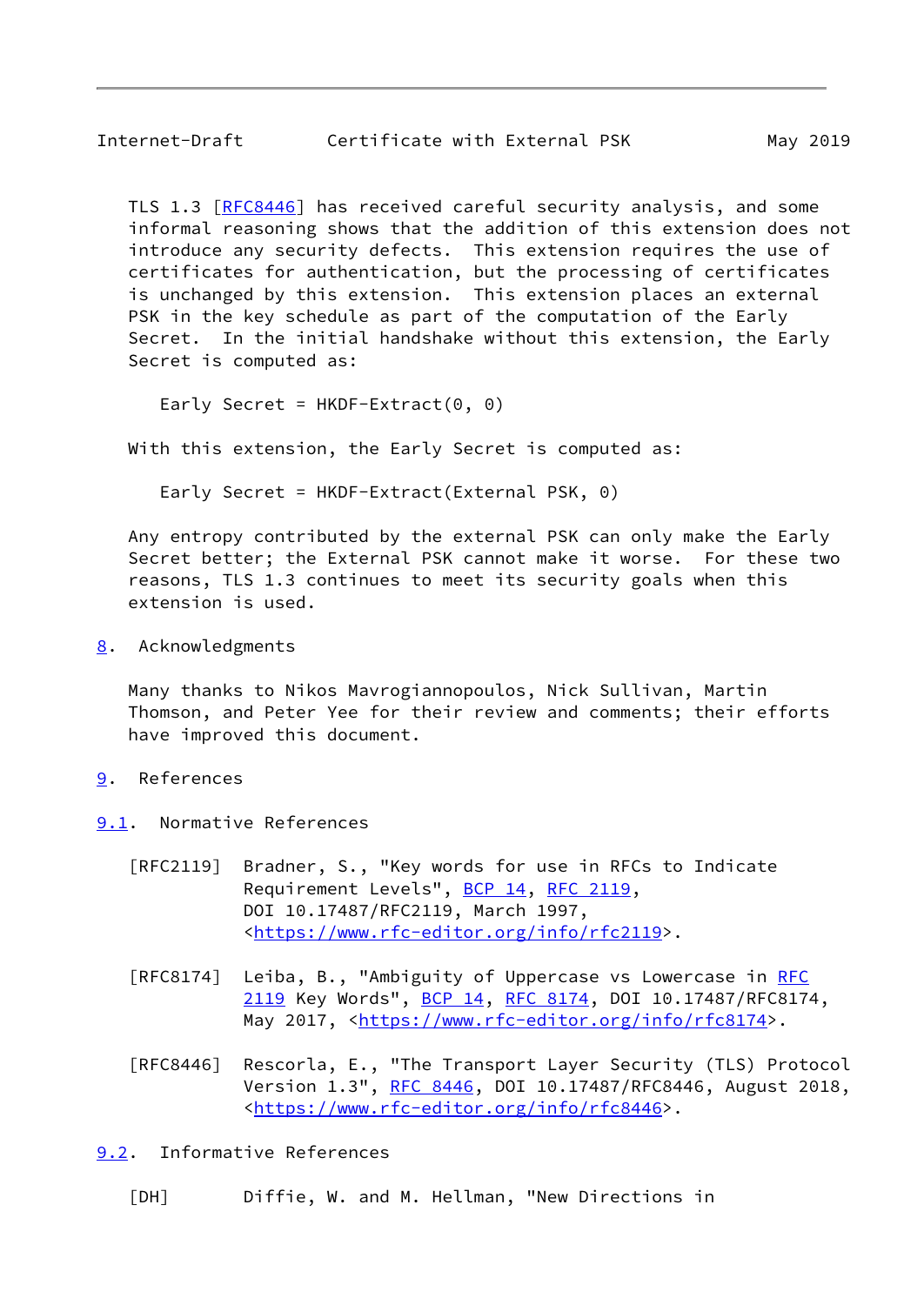Cryptography", IEEE Transactions on Information Theory V.IT-22 n.6, June 1977.

<span id="page-10-1"></span><span id="page-10-0"></span>

| Housley              | Expires November 10, 2019                                                                                                                                                                                         | [Page 9] |
|----------------------|-------------------------------------------------------------------------------------------------------------------------------------------------------------------------------------------------------------------|----------|
| Internet-Draft       | Certificate with External PSK                                                                                                                                                                                     | May 2019 |
| $[I-D.hoffman-c2pq]$ | Hoffman, P., "The Transition from Classical to Post-<br>Quantum Cryptography", draft-hoffman-c2pq-04 (work in<br>progress), August 2018.                                                                          |          |
| $[IEEE 1363]$        | Institute of Electrical and Electronics Engineers, "IEEE<br>Standard Specifications for Public-Key Cryptography", IEEE<br>Std 1363-2000, 2000.                                                                    |          |
| $\lceil$ RFC2104]    | Krawczyk, H., Bellare, M., and R. Canetti, "HMAC: Keyed-<br>Hashing for Message Authentication", RFC 2104,<br>DOI 10.17487/RFC2104, February 1997,<br><https: info="" rfc2104="" www.rfc-editor.org="">.</https:> |          |
| FRFC4086]            | Eastlake 3rd, D., Schiller, J., and S. Crocker,<br>"Randomness Requirements for Security", BCP 106, RFC 4086,<br>DOI 10.17487/RFC4086, June 2005,<br><https: info="" rfc4086="" www.rfc-editor.org="">.</https:>  |          |
| [REC5246]            | Dierks, T. and E. Rescorla, "The Transport Layer Security<br>(TLS) Protocol Version 1.2", RFC 5246,<br>DOI 10.17487/RFC5246, August 2008,<br><https: info="" rfc5246="" www.rfc-editor.org="">.</https:>          |          |
| Author's Address     |                                                                                                                                                                                                                   |          |

 Russ Housley Vigil Security, LLC 516 Dranesville Road Herndon, VA 20170 USA

Email: housley@vigilsec.com